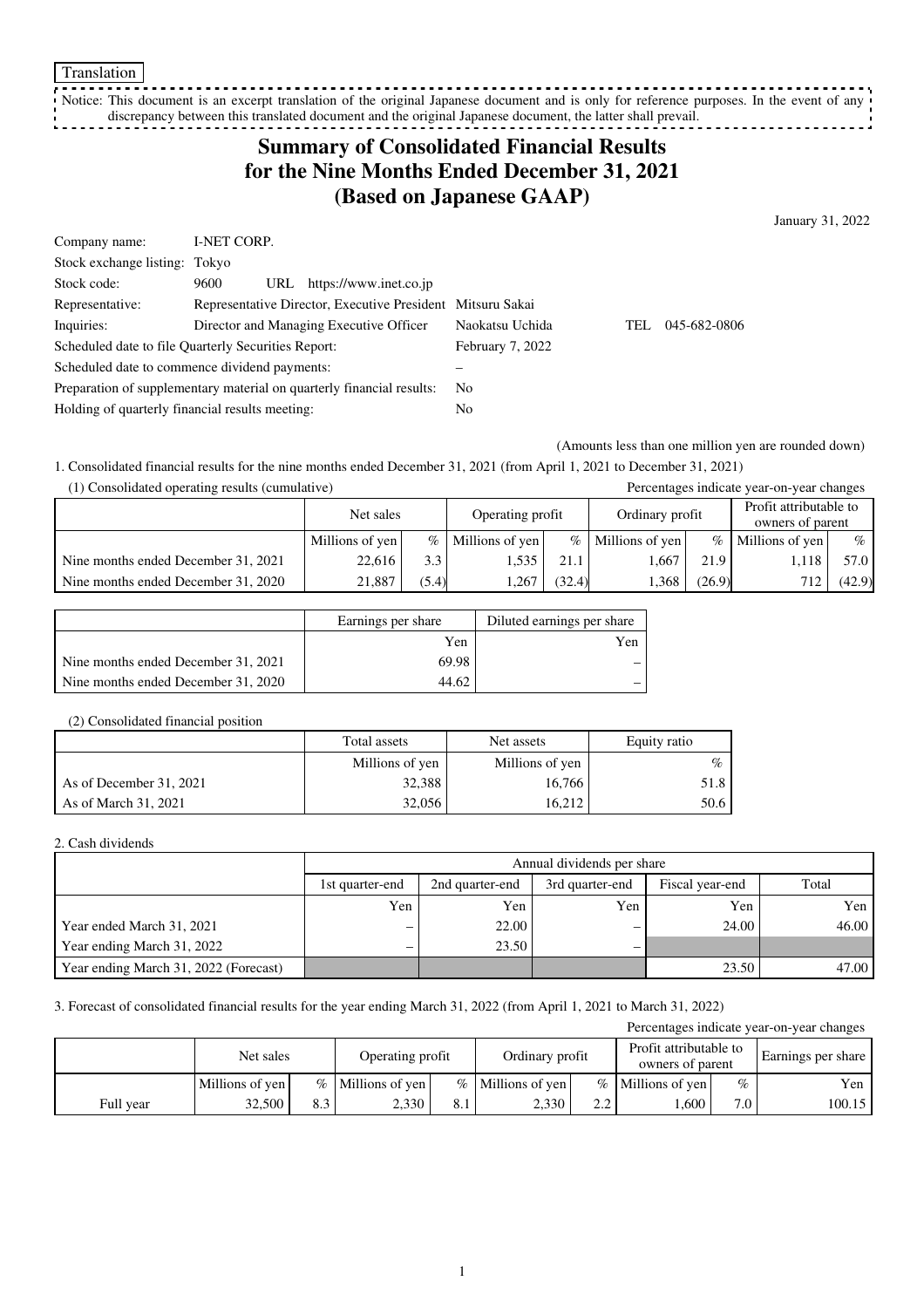| 4. Notes                                                                                                                                                                         |                                                      |                                                       |     |                   |  |
|----------------------------------------------------------------------------------------------------------------------------------------------------------------------------------|------------------------------------------------------|-------------------------------------------------------|-----|-------------------|--|
| (1) Changes in significant subsidiaries during the nine months ended December 31, 2021<br>(changes in specified subsidiaries resulting in the change in scope of consolidation): |                                                      |                                                       | No  |                   |  |
| (2) Application of special accounting methods for preparing quarterly consolidated financial statements:                                                                         |                                                      |                                                       | Yes |                   |  |
| (3) Changes in accounting policies, changes in accounting estimates, and restatement of prior period financial statements                                                        |                                                      |                                                       |     |                   |  |
| Changes in accounting policies due to revisions to accounting standards and other regulations:                                                                                   |                                                      |                                                       | Yes |                   |  |
|                                                                                                                                                                                  | Changes in accounting policies due to other reasons: |                                                       |     |                   |  |
| Changes in accounting estimates:                                                                                                                                                 |                                                      |                                                       | No  |                   |  |
| Restatement of prior period financial statements:                                                                                                                                |                                                      |                                                       | No  |                   |  |
| (4) Number of issued shares (common shares)                                                                                                                                      |                                                      |                                                       |     |                   |  |
| Total number of issued shares at the end of the period (including treasury shares)                                                                                               |                                                      |                                                       |     |                   |  |
| As of December 31, 2021                                                                                                                                                          | 16,242,424 shares                                    | As of March 31, 2021                                  |     | 16,242,424 shares |  |
| Number of treasury shares at the end of the period                                                                                                                               |                                                      |                                                       |     |                   |  |
| As of December 31, 2021                                                                                                                                                          | 266,258 shares                                       | As of March 31, 2021                                  |     | 266,328 shares    |  |
| Average number of shares during the period (cumulative from the beginning of the fiscal year)                                                                                    |                                                      |                                                       |     |                   |  |
| Nine months ended December 31, 2021                                                                                                                                              |                                                      | 15,976,163 shares Nine months ended December 31, 2020 |     | 15,962,461 shares |  |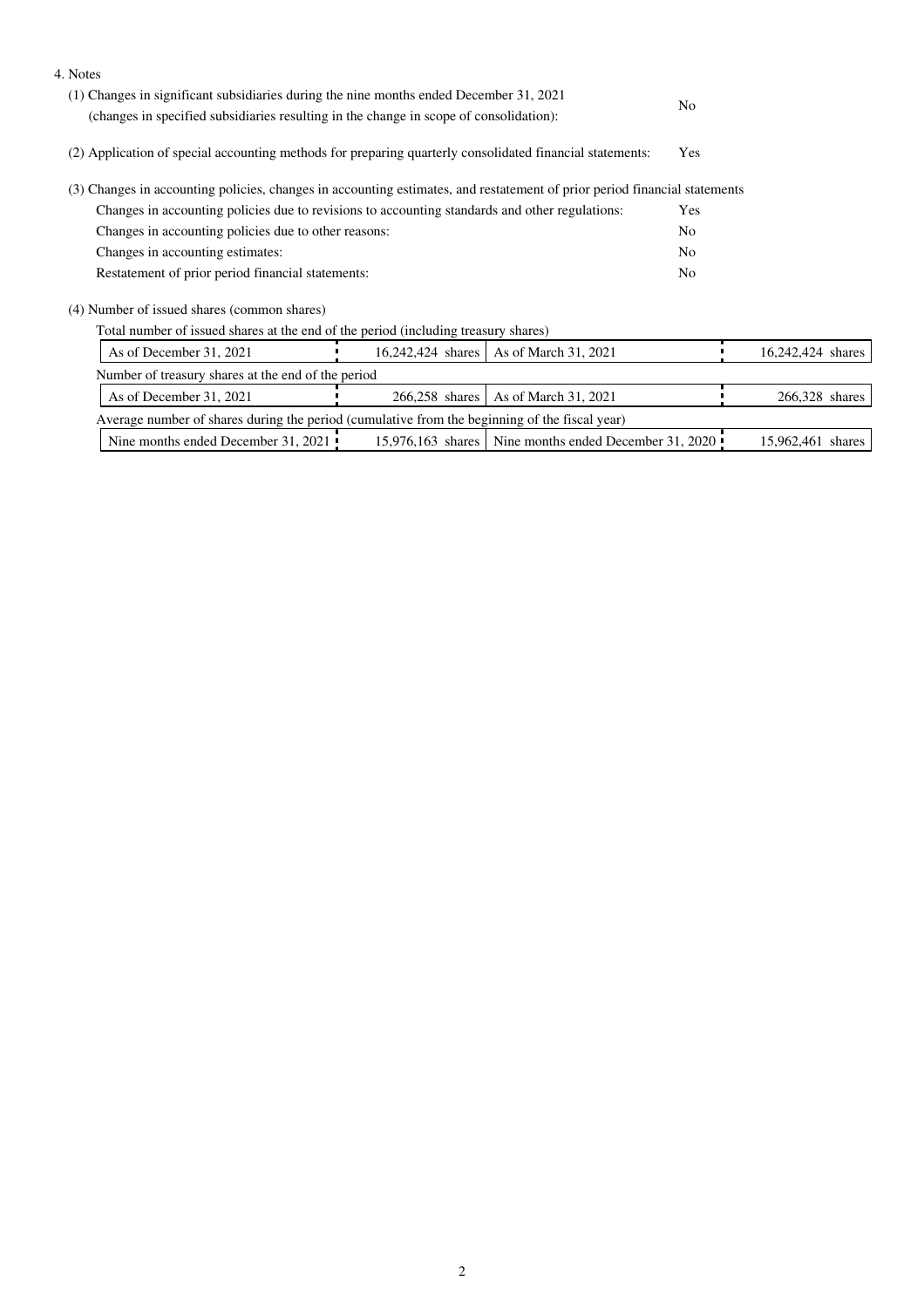### **Quarterly consolidated financial statements Consolidated balance sheets**

|                                                               |                      | (Thousands of yen)      |
|---------------------------------------------------------------|----------------------|-------------------------|
|                                                               | As of March 31, 2021 | As of December 31, 2021 |
| Assets                                                        |                      |                         |
| Current assets                                                |                      |                         |
| Cash and deposits                                             | 4,027,713            | 3,311,522               |
| Notes and accounts receivable - trade                         | 5,930,552            |                         |
| Notes and accounts receivable - trade, and contract<br>assets |                      | 5,665,433               |
| Merchandise and finished goods                                | 176,790              | 265,753                 |
| Work in process                                               | 76,850               | 143,568                 |
| Raw materials and supplies                                    | 48,837               | 55,724                  |
| Other                                                         | 301,345              | 368,460                 |
| Allowance for doubtful accounts                               | (405)                | (356)                   |
| Total current assets                                          | 10,561,685           | 9,810,106               |
| Non-current assets                                            |                      |                         |
| Property, plant and equipment                                 |                      |                         |
| Buildings and structures, net                                 | 10,868,150           | 10,431,947              |
| Land                                                          | 3,108,756            | 3,108,756               |
| Other, net                                                    | 1,570,428            | 1,702,809               |
| Total property, plant and equipment                           | 15,547,334           | 15,243,512              |
| Intangible assets                                             |                      |                         |
| Goodwill                                                      | 231,556              | 202,471                 |
| Software                                                      | 1,009,509            | 1,419,158               |
| Other                                                         | 53,747               | 50,859                  |
| Total intangible assets                                       | 1,294,813            | 1,672,488               |
| Investments and other assets                                  |                      |                         |
| Investment securities                                         | 2,865,702            | 3,694,181               |
| Retirement benefit asset                                      | 1,083,571            | 1,130,353               |
| Other                                                         | 731,629              | 865,732                 |
| Allowance for doubtful accounts                               | (28, 122)            | (27, 841)               |
| Total investments and other assets                            | 4,652,780            | 5,662,426               |
| Total non-current assets                                      | 21,494,929           | 22,578,427              |
| <b>Total assets</b>                                           | 32,056,614           | 32,388,534              |
|                                                               |                      |                         |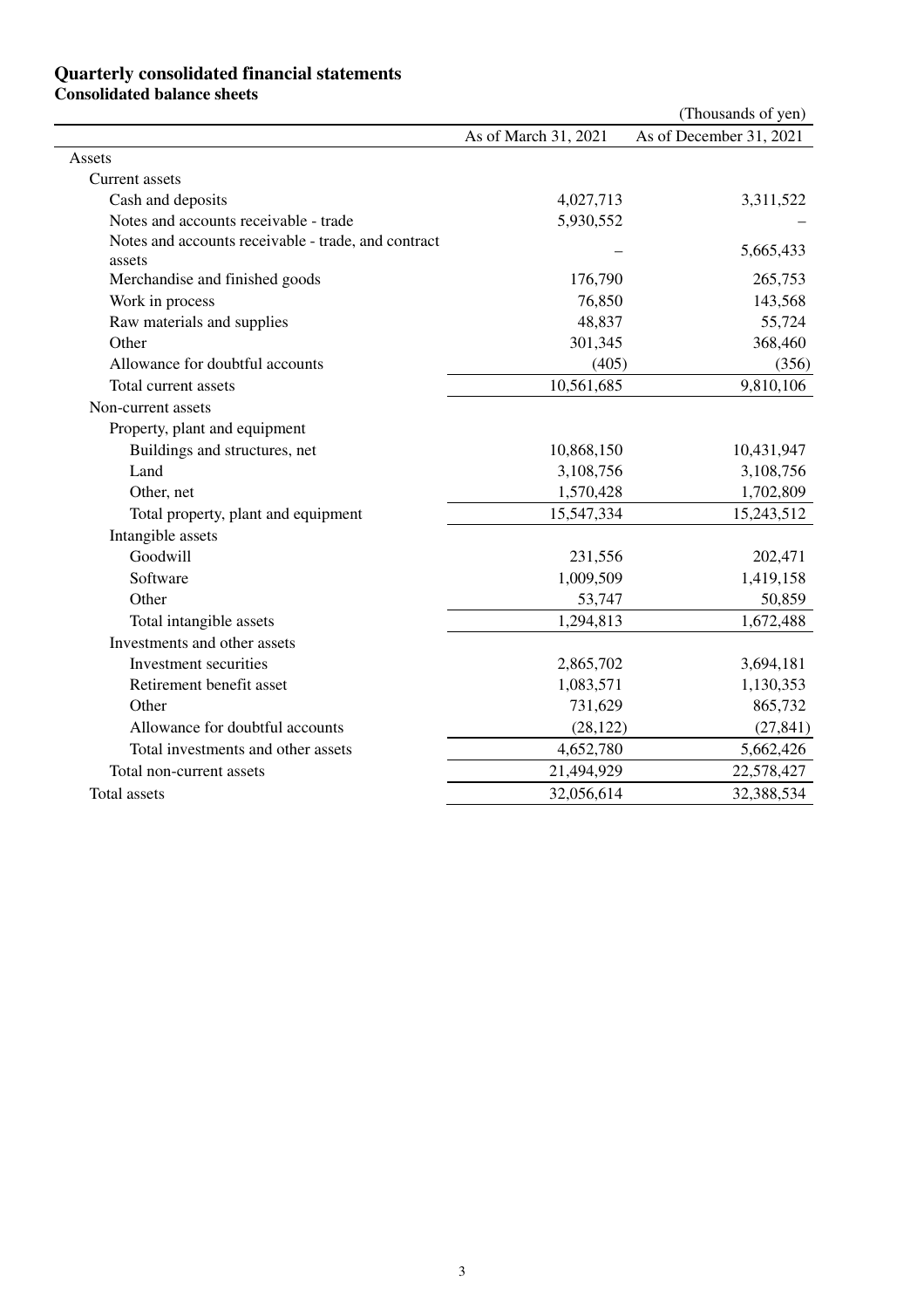|                                                                   |                      | (Thousands of yen)      |
|-------------------------------------------------------------------|----------------------|-------------------------|
|                                                                   | As of March 31, 2021 | As of December 31, 2021 |
| Liabilities                                                       |                      |                         |
| <b>Current liabilities</b>                                        |                      |                         |
| Accounts payable - trade                                          | 1,409,194            | 1,398,722               |
| Short-term borrowings                                             | 3,039,768            | 4,089,568               |
| Income taxes payable                                              | 511,594              | 305,073                 |
| Provision for bonuses                                             | 870,572              | 384,362                 |
| Provision for loss on construction contracts                      | 1,773                | 16,370                  |
| Provision for loss on anti monopoly act                           |                      | 27,996                  |
| Other                                                             | 2,792,111            | 4,061,099               |
| Total current liabilities                                         | 8,625,013            | 10,283,192              |
| Non-current liabilities                                           |                      |                         |
| Long-term borrowings                                              | 6,868,918            | 4,932,482               |
| Retirement benefit liability                                      | 700                  | 700                     |
| Asset retirement obligations                                      | 73,495               | 130,158                 |
| Other                                                             | 275,657              | 275,395                 |
| Total non-current liabilities                                     | 7,218,770            | 5,338,736               |
| <b>Total liabilities</b>                                          | 15,843,784           | 15,621,929              |
| Net assets                                                        |                      |                         |
| Shareholders' equity                                              |                      |                         |
| Share capital                                                     | 3,203,992            | 3,203,992               |
| Capital surplus                                                   | 3,146,335            | 3,146,335               |
| Retained earnings                                                 | 9,890,484            | 10,000,054              |
| Treasury shares                                                   | (315,059)            | (314,956)               |
| Total shareholders' equity                                        | 15,925,752           | 16,035,427              |
| Accumulated other comprehensive income                            |                      |                         |
| Valuation<br>available-for-sale<br>difference<br>on<br>securities | 233,319              | 684,943                 |
| Remeasurements of defined benefit plans                           | 53,757               | 46,234                  |
| Total accumulated other comprehensive income                      | 287,077              | 731,178                 |
| Total net assets                                                  | 16,212,830           | 16,766,605              |
| Total liabilities and net assets                                  | 32,056,614           | 32,388,534              |
|                                                                   |                      |                         |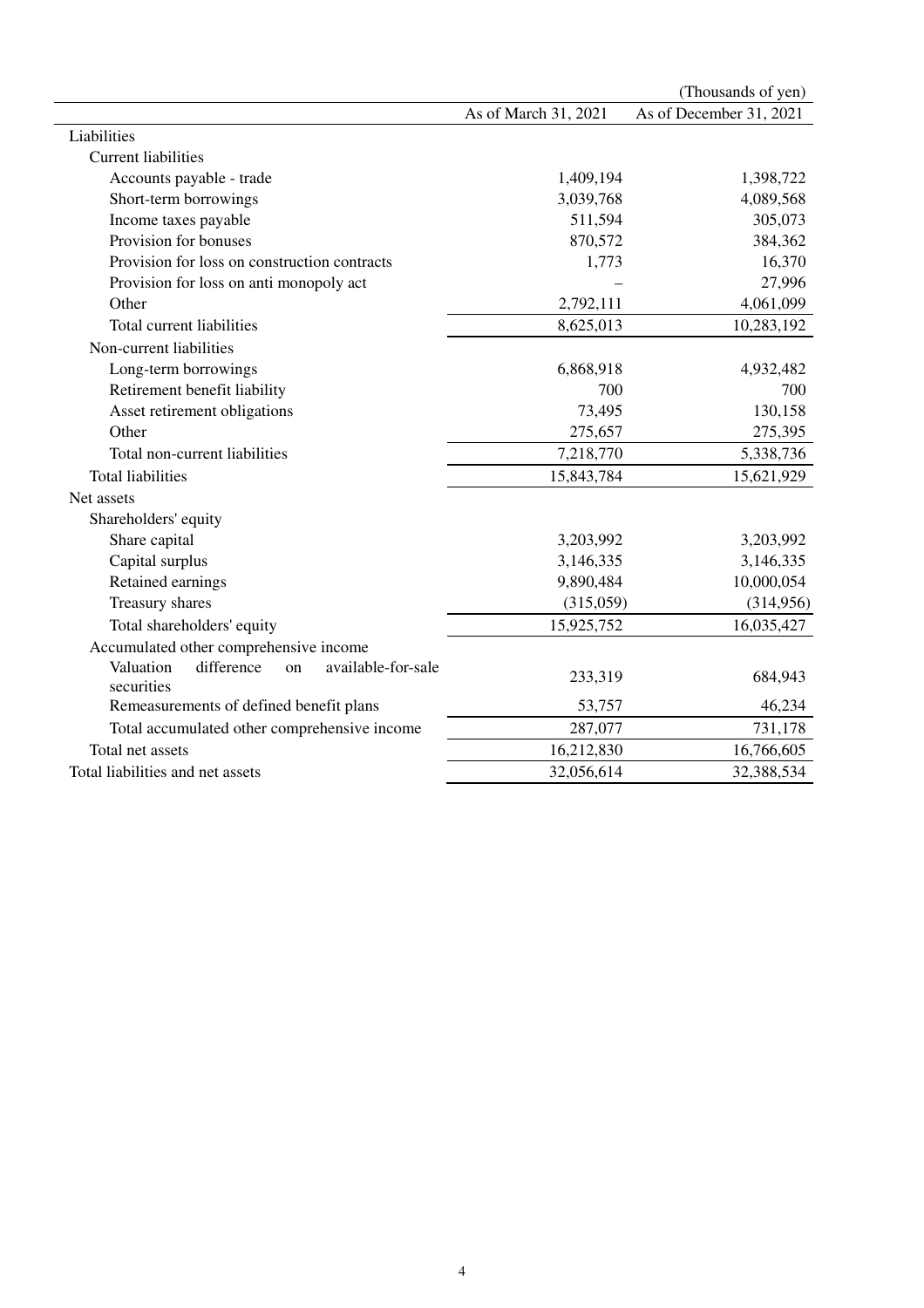### **Consolidated statements of income (cumulative) and consolidated statements of comprehensive income (cumulative)**

**Consolidated statements of income (cumulative)**

|                                                                |                   | (Thousands of yen) |
|----------------------------------------------------------------|-------------------|--------------------|
|                                                                | Nine months ended | Nine months ended  |
|                                                                | December 31, 2020 | December 31, 2021  |
| Net sales                                                      | 21,887,257        | 22,616,558         |
| Cost of sales                                                  | 17,139,959        | 17,484,695         |
| Gross profit                                                   | 4,747,298         | 5,131,863          |
| Selling, general and administrative expenses                   | 3,479,777         | 3,596,352          |
| Operating profit                                               | 1,267,520         | 1,535,510          |
| Non-operating income                                           |                   |                    |
| Interest income                                                | 248               | 247                |
| Dividend income                                                | 33,282            | 40,212             |
| Subsidy income                                                 | 102,119           | 88,336             |
| Gain on investments in investment partnerships                 |                   | 36,317             |
| Surrender value of insurance policies                          | 25,050            | 216                |
| Other                                                          | 12,541            | 16,324             |
| Total non-operating income                                     | 173,243           | 181,655            |
| Non-operating expenses                                         |                   |                    |
| Interest expenses                                              | 36,988            | 34,633             |
| Share of loss of entities accounted for using equity<br>method |                   | 241                |
| Commission expenses                                            | 13,238            | 13,238             |
| Loss on investments in investment partnerships                 | 20,843            |                    |
| Other                                                          | 1,366             | 1,152              |
| Total non-operating expenses                                   | 72,436            | 49,266             |
| Ordinary profit                                                | 1,368,326         | 1,667,899          |
| Extraordinary income                                           |                   |                    |
| Gain on bargain purchase                                       |                   | 28,076             |
| Gain on sale of shares of subsidiaries and associates          |                   | 12,100             |
| Gain on sale of investment securities                          |                   | 4,563              |
| Gain on sale of non-current assets                             |                   | 2,945              |
| Total extraordinary income                                     |                   | 47,685             |
| <b>Extraordinary losses</b>                                    |                   |                    |
| Provision for loss on anti monopoly act                        |                   | 27,996             |
| Loss on retirement of non-current assets                       | 8,827             | 2,830              |
| <b>Special Retirement Payments</b>                             | 250,000           |                    |
| Loss on valuation of investment securities                     | 22,616            |                    |
| <b>Impairment</b> losses                                       | 1,511             |                    |
| Total extraordinary losses                                     | 282,955           | 30,826             |
| Profit before income taxes                                     | 1,085,371         | 1,684,757          |
| Income taxes                                                   | 373,120           | 566,728            |
| Profit                                                         | 712,251           | 1,118,028          |
| Profit attributable to owners of parent                        | 712,251           | 1,118,028          |